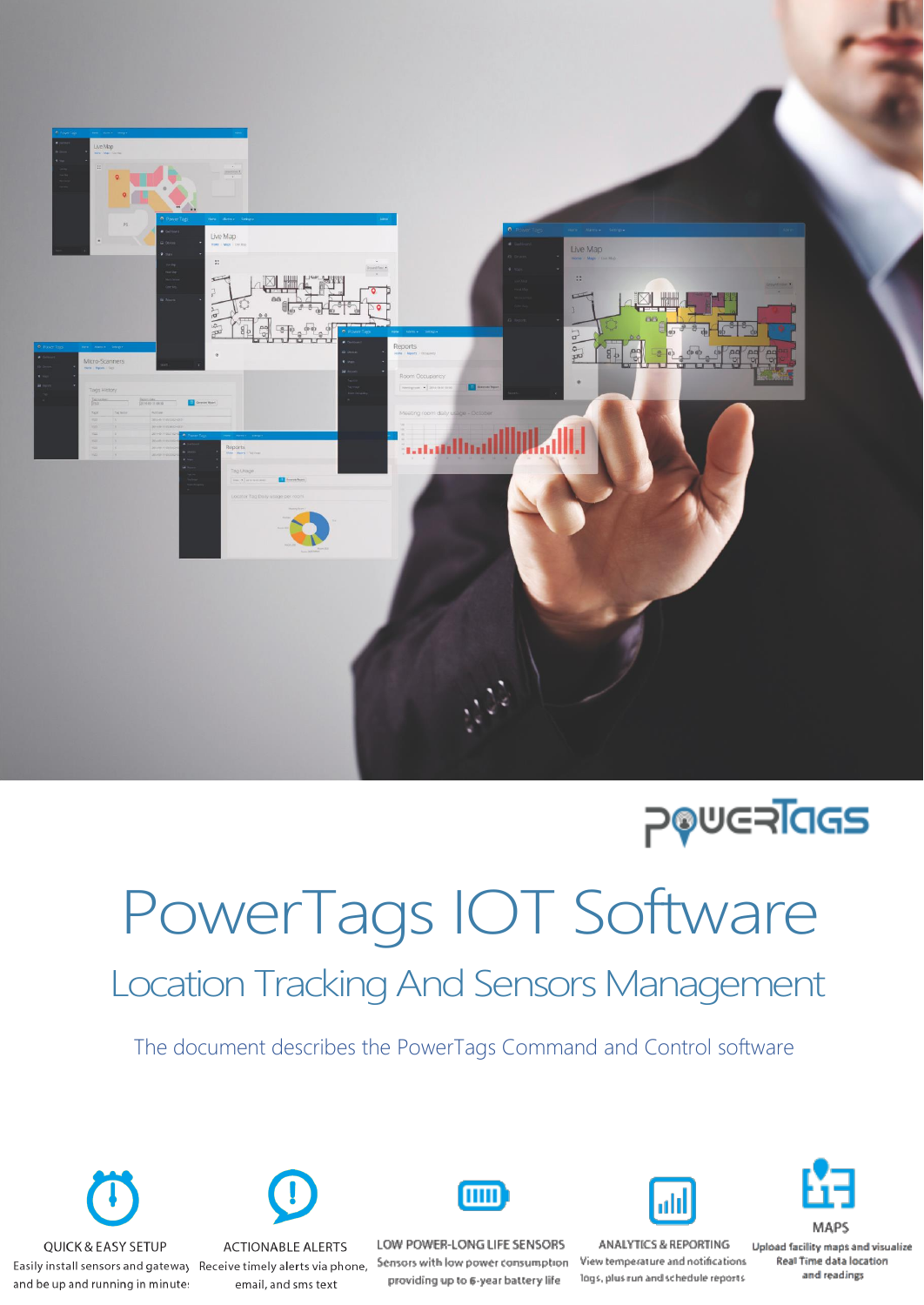# **PowerTags Command and Control Software**

The PowerTags Command & Control (C&C) software web interface is used for managing and controlling the data and sensors, controllers and readers. Whether you manage ten sensors or ten thousand, the PowerTags software managing, installation and obtaining a birds-eye view of remote monitoring systems easy and intuitive.

Furthermore, the system contains an autonomous rule engine that can automatically perform operations based on user's profile

The PowerTags main features are:

### **Visualization**

- World-map Active/Passive RFID Real Time Location Tracking that pinpoint devices based GNSS Location
- Active/Passive RFID Real Time Location Tracking that pinpoint devices on a multi facilities/floors floormap file loaded to our server with
- Real-time data from the field, per element status and sensors data



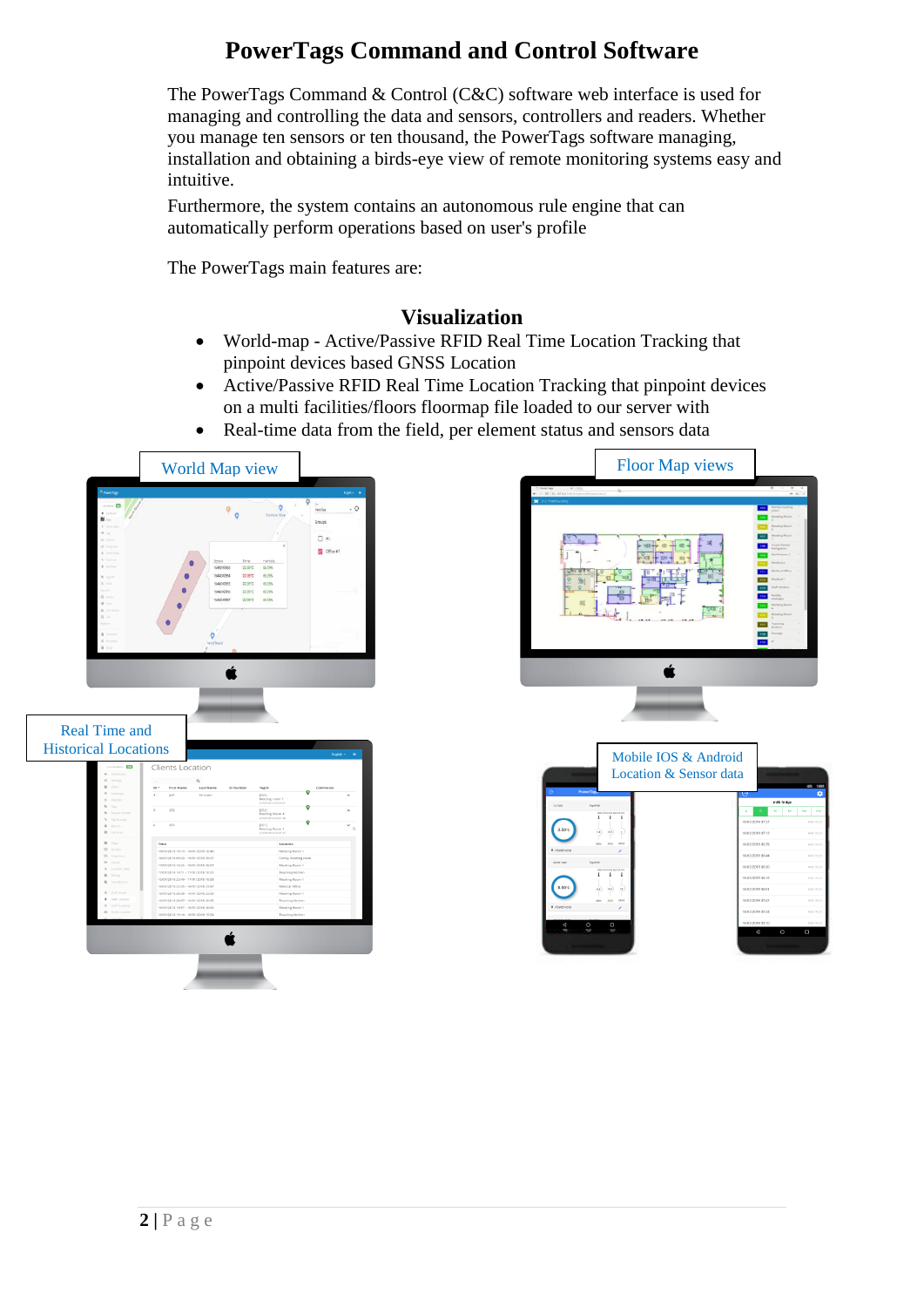### **Reports**

- Powerful configurable reports  $\&$  Statistics generation tools
- Filtered by site/user permission and user profiles





# **Dashboard**

- Location data per sector
- Readers/Elements status
- Sensor raw data



# **Device Management**

- Configure devices activate external device via relay or command
- Real time status of device  $-$  activity/ battery status